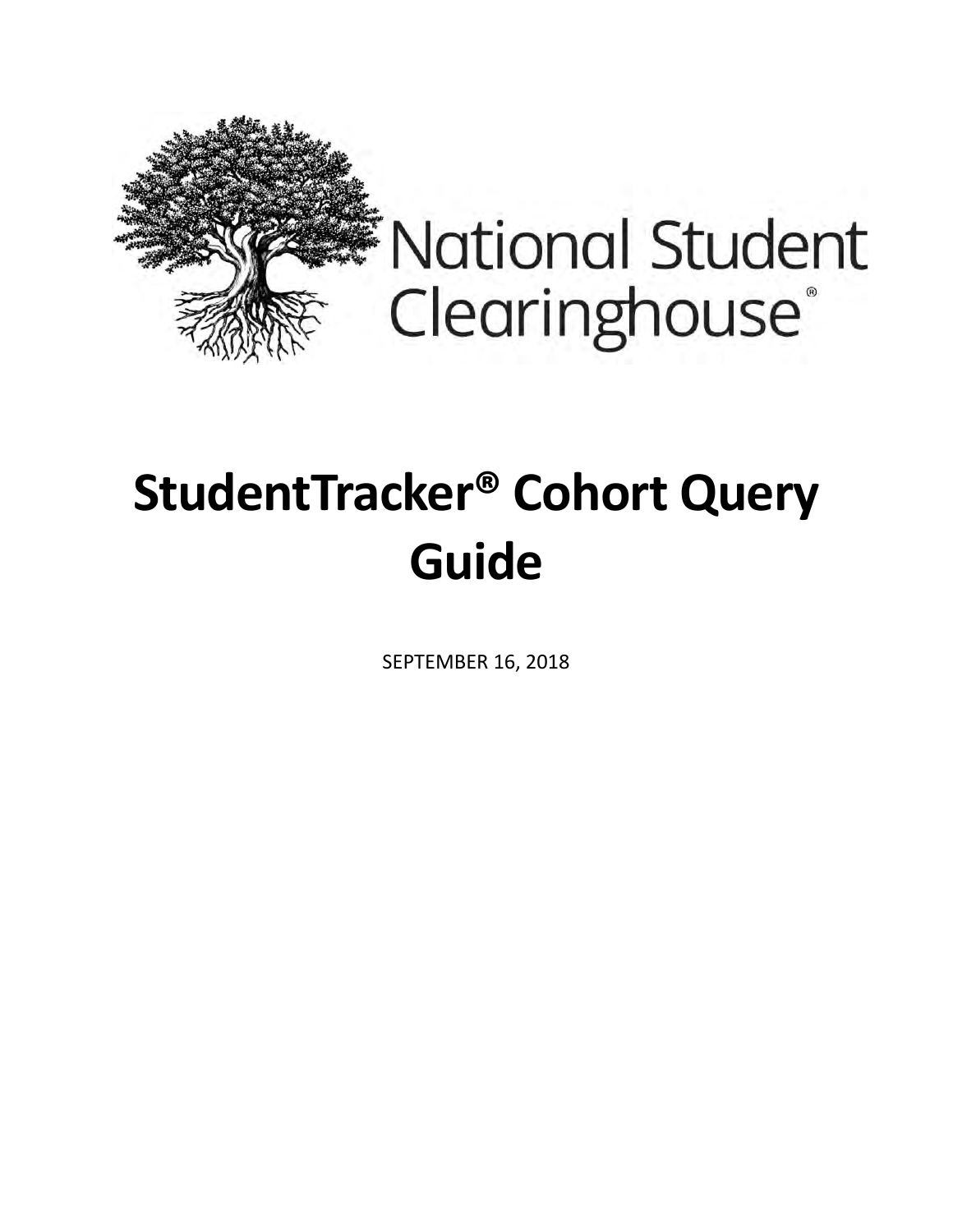

# **Table of Contents**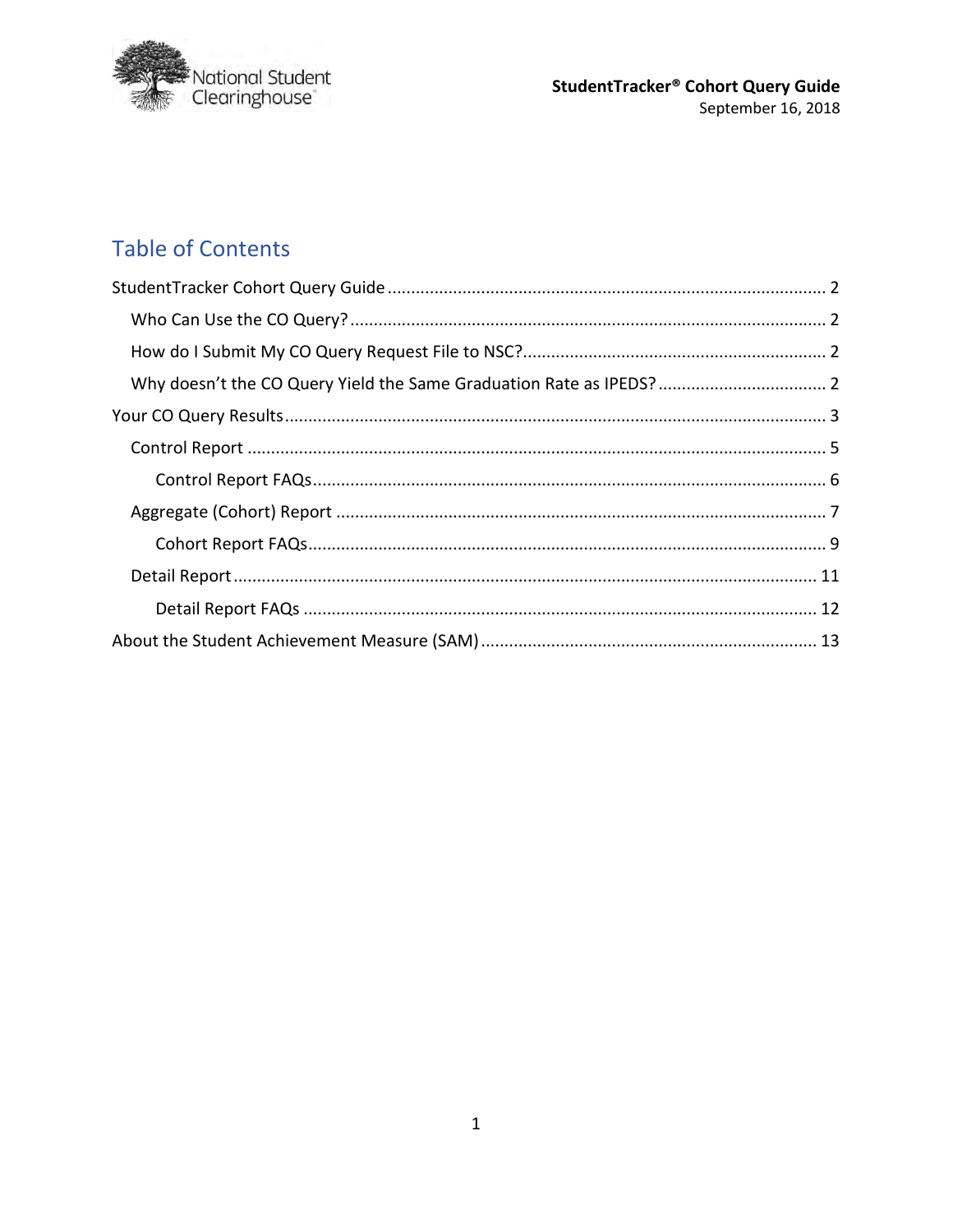

# <span id="page-2-0"></span>**StudentTracker Cohort Query Guide**

The StudentTracker Cohort Query (CO query) was created for the VSA (Voluntary System of Accountability) College Portrait's "Undergraduate Success & Progress Rate" table. It provides a summary of the retention and completion rates of a cohort group by academic year and institutional category. The functionality of the Cohort query supports the Student Achievement Measure (SAM) Project which is a joint initiative of the six national higher education presidential associations. For additional information about the Student Achievement Measure, see About the Student [Achievement](#page-13-0) Measure (SAM).

# <span id="page-2-1"></span>**Who Can Use the CO Query?**

Colleges and universities that participate in the Clearinghouse's Enrollment Reporting, DegreeVerify, and StudentTracker services may use the CO query. If you don't know if your institution participates in Enrollment Reporting, DegreeVerify, and StudentTracker, contact your Clearinghouse regional or managing director or contact us at [service@studentclearinghouse.org.](mailto:service@studentclearinghouse.org)

# <span id="page-2-2"></span>**How do I Submit My CO Query Request File to NSC?**

You can submit your CO query file using either Excel or flat file format via your Clearinghouse secure FTP account (a StudentTracker representative will help you set up your account). Each time you successfully upload a file, a file delivery receipt will be emailed to you. Please allow 3 business days for your request to be processed. If you do not receive your results within 3 business days, contact us at [studenttracker@studentclearinghouse.org.](mailto:studenttracker@studentclearinghouse.org)

For instructions on submitting your request file using Excel, please visit:

[https://studentclearinghouse.info/onestop/wp](https://studentclearinghouse.info/onestop/wp-content/uploads/STResearch_ExcelInstructions.pdf)[content/uploads/STResearch\\_ExcelInstructions.pdf](https://studentclearinghouse.info/onestop/wp-content/uploads/STResearch_ExcelInstructions.pdf)

# <span id="page-2-3"></span>**Why doesn't the CO Query Yield the Same Graduation Rate as IPEDS?**

The CO query graduation rate will be different from IPEDS due to the following differences in the process:

• There may not be a match in the Clearinghouse system for a student from your cohort. The most common reason for this is a data conflict in the school's Core data submission. If for any reason a record was not loaded during the Core submission, it will not be available in StudentTracker.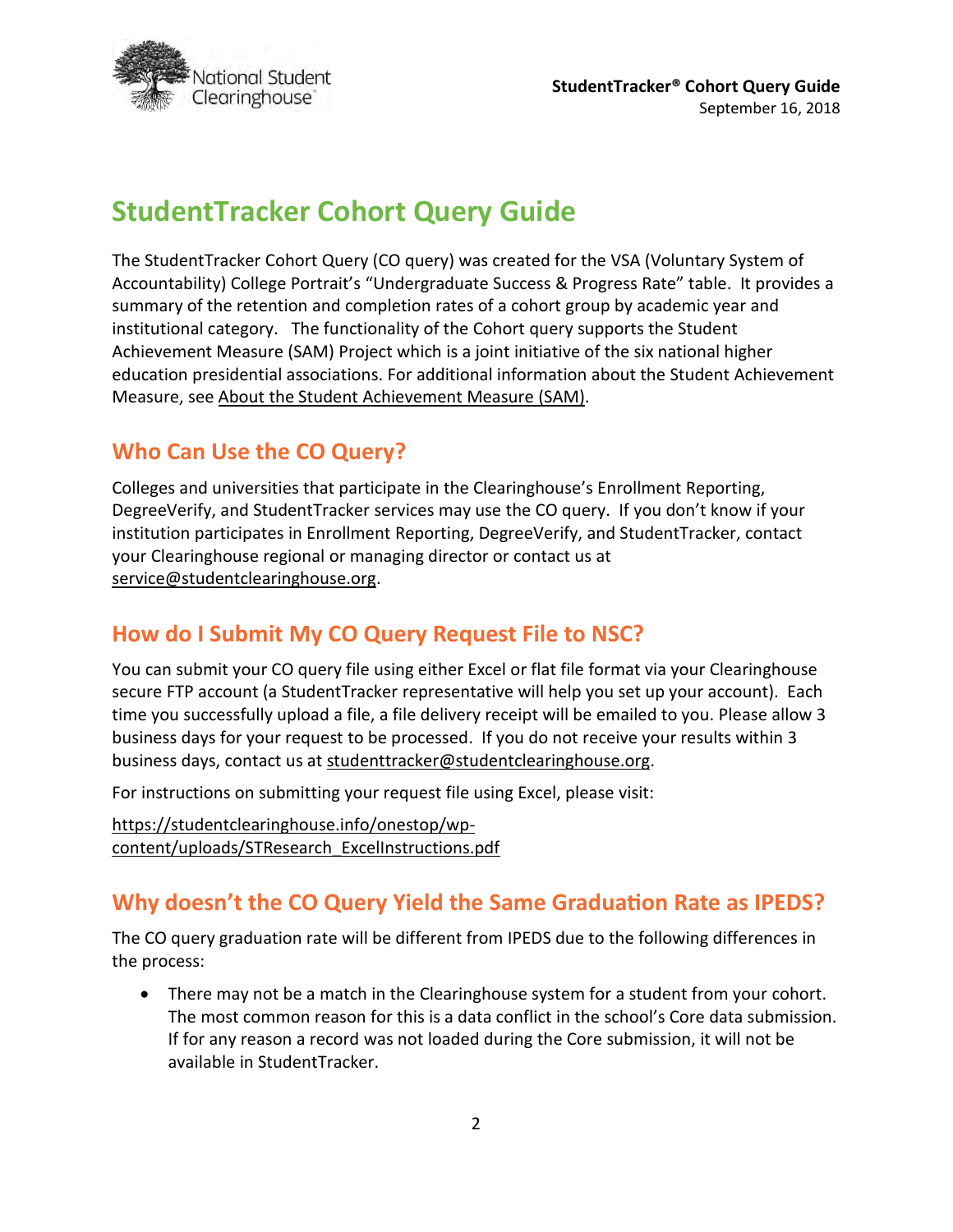

• IPEDS uses October 15 as its cutoff date. The CO query uses end-of-term enrollment status. Any changes in enrollment between October 15 and end-of-term will create a counting difference.

# <span id="page-3-0"></span>**Your CO Query Results**

You will receive an email when your CO query results are ready for retrieval from your secure FTP account.

Your CO query results will include the following 3 reports:

#### **1. Control Report** (.htm file, naming convention: *ftpUsername\_T#####cntlrpt.YYYYMMDDHHMM\_CO.htm*)

| Date: 09/09/2013                                                                                                                                                                                                                                                                                                                                                                                                                           |                                      |
|--------------------------------------------------------------------------------------------------------------------------------------------------------------------------------------------------------------------------------------------------------------------------------------------------------------------------------------------------------------------------------------------------------------------------------------------|--------------------------------------|
| NATIONAL STUDENT CLEARINGHOUSE                                                                                                                                                                                                                                                                                                                                                                                                             |                                      |
| STUDENTTRACKER CONTROL REPORT #117594<br>FOR INDIANA UNIVERSITY SOUTHEAST (001817-00)                                                                                                                                                                                                                                                                                                                                                      |                                      |
| DOES THE SCHOOL PARTICIPATE IN "DEGREEVERIFY(DV)"?(Yes or No):<br>DOES THE SCHOOL SEND "ADDITIONAL(A2)" DATA ELEMENTS?(Yes or No):                                                                                                                                                                                                                                                                                                         | Yes<br>Yes                           |
| YOUR FILE CREATION DATE:<br>RANGE OF SEARCH DATES PROVIDED IN REQUEST FILE:                                                                                                                                                                                                                                                                                                                                                                | 09/03/2013<br>09/15/2006 -09/15/2006 |
| TOTAL STUDENTS IN YOUR REQUEST FILE:<br>TOTAL STUDENTS WITH NO RESPONSE DATA AVAILABLE:                                                                                                                                                                                                                                                                                                                                                    | 49<br>8                              |
| TOTAL STUDENTS FOUND AND INCLUDED IN AGGREGATE REPORT:<br>LESS: STUDENT LEVEL REPORTING BLOCKED BY SCHOOL:<br>LESS: STUDENT LEVEL REPORTING BLOCKED BY STUDENT:                                                                                                                                                                                                                                                                            | 41<br>$\Omega$<br>$\Omega$           |
| TOTAL STUDENTS REPORTED AT DETAIL LEVEL:                                                                                                                                                                                                                                                                                                                                                                                                   | 41                                   |
|                                                                                                                                                                                                                                                                                                                                                                                                                                            |                                      |
| StudentTracker provides attendance and completion data from more than 3,300 institutions representing over 92% of national postsecondary enrollment.                                                                                                                                                                                                                                                                                       |                                      |
| Colleges that do not report attendance and completion data to the Clearinghouse are not included in your StudentTracker reports or student-level detail file. To help you identify these<br>institutions, below is a list of the colleges in your state with 1,000 or more students that do not report attendance and completion data to the Clearinghouse. If you have questions, email<br>us at studenttracker@studentclearinghouse.org. |                                      |
| <b>School Code</b><br><b>School Name</b>                                                                                                                                                                                                                                                                                                                                                                                                   | <b>Enrollment Size</b>               |
| LINCOLN COLLEGE OF TECHNOLOGY - INDIANAPOLIS<br>007938-00                                                                                                                                                                                                                                                                                                                                                                                  | 3.669                                |
| $007362 - 00$<br><b>MEDTECH COLLEGE</b>                                                                                                                                                                                                                                                                                                                                                                                                    | 2.611                                |

For more information, see [Control](#page-5-0) Report.

*Why is the number of blocked students important?*

Some student's enrollment and/or degree records are blocked, either by the student or the attended school. These records are excluded from the Detail Report which lists student-level enrollment and degree data. However, these 'blocked' records are included in the counts on the Aggregate (Cohort) Report.

**2. Aggregate (Cohort) Report** (.csv file, naming convention: *ftpUsername\_T#####cohortrpt.YYYYMMDDHHMM\_CO.csv*)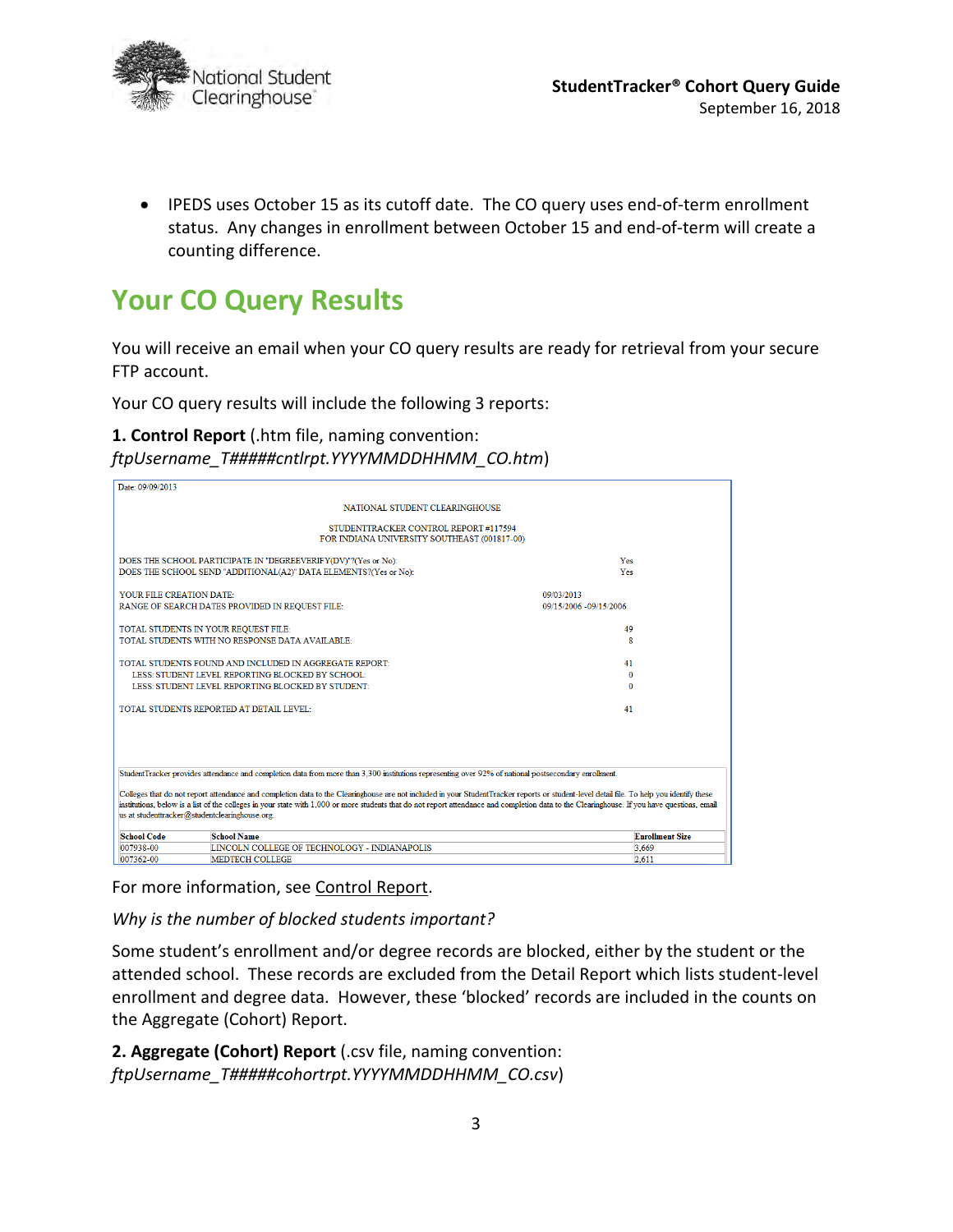

| Date: 02/20/2013                                                                                                                                                        |         |              |                                                        |                         |                         |                |              |
|-------------------------------------------------------------------------------------------------------------------------------------------------------------------------|---------|--------------|--------------------------------------------------------|-------------------------|-------------------------|----------------|--------------|
|                                                                                                                                                                         |         |              |                                                        |                         |                         |                |              |
| <b>National Student Clearinghouse</b>                                                                                                                                   |         |              |                                                        |                         |                         |                |              |
| SOME UNIVERSITY - SOME TOWN (XXXXX-XX)                                                                                                                                  |         |              | Total students found and included in aggregate report: |                         |                         | 7,061          |              |
| Search date provided in request File : 08/28/2006                                                                                                                       |         |              |                                                        |                         |                         |                |              |
|                                                                                                                                                                         |         |              |                                                        |                         |                         |                |              |
| <b>Table 1: Enrollment and Graduation Summary</b>                                                                                                                       |         |              |                                                        |                         |                         |                |              |
| (Student enrollment and degree counts)                                                                                                                                  |         |              |                                                        |                         |                         |                |              |
| Description                                                                                                                                                             | 2005-07 | 2007-08      | 2008-09                                                | 2009-10                 | 2010-11                 | 2011-12        | 2012-13      |
| 4-year degree from your institution                                                                                                                                     | o       | o            | 4                                                      | 75                      | 164                     | 120            | 23           |
| 2-year degree from your institution                                                                                                                                     | o       | 5            | 26                                                     | 43                      | 23                      | 13             | 3            |
| 4-year degree from other institution                                                                                                                                    | o       | 0            | $\mathbf{z}$                                           | 39                      | 79                      | 56             | 11           |
| 2-year degree from other institution                                                                                                                                    | o       | $\mathbf{1}$ | 5                                                      | 32                      | 19                      | 13             | Ω            |
| <b>Retained at your institution</b>                                                                                                                                     | 1537    | 964          | 708                                                    | 514                     | 304                     | 171            | 140          |
| Retained at other 4-year institution                                                                                                                                    | 5       | 151          | 218                                                    | 214                     | 147                     | 85             | 88           |
| Retained at other 2-year institution                                                                                                                                    | 5       | 151          | 162                                                    | 143                     | 124                     | 106            | 98           |
|                                                                                                                                                                         |         |              |                                                        |                         |                         |                |              |
| Note: Student enrollment and degree counts are included through the first four-year degree only. Subsequent enrollment and degrees earned by four-year graduates ar     |         |              |                                                        |                         |                         |                |              |
| Students completing two-year degrees are counted until they receive a four-year degree. Subsequent enrollment and degrees earned by two-year graduates are count        |         |              |                                                        |                         |                         |                |              |
|                                                                                                                                                                         |         |              |                                                        |                         |                         |                |              |
|                                                                                                                                                                         |         |              |                                                        |                         |                         |                |              |
| Table 2: Subsequent Enrollment and Graduation Summary for 2-Year Graduates                                                                                              |         |              |                                                        |                         |                         |                |              |
| (Counts for 2-Year graduates who subsequently enrolled or completed at another institution that participates with the National Student Clearinghouse)                   |         |              |                                                        |                         |                         |                |              |
|                                                                                                                                                                         |         |              |                                                        |                         |                         |                |              |
| Description                                                                                                                                                             | 2006-07 | 2007-08      | 2008-09                                                | 2009-10                 | 2010-11                 | 2011-12        | 2012-13      |
| 4-year degree from your institution                                                                                                                                     | o       | o            | o                                                      | $\mathbf{1}$            | 16                      | 20             | 6            |
| 2-year degree from your institution                                                                                                                                     | o       | o            | o                                                      | 0                       | o                       | o              | o            |
| 4-year degree from other institution                                                                                                                                    | o       | o            | o                                                      | 1                       | 4                       | 5              | 1            |
| 2-year degree from other institution                                                                                                                                    | 0       | 0            | 0                                                      | 0                       | 0                       | $\overline{2}$ | o            |
| Retained at your institution                                                                                                                                            | 0       | o            | 3                                                      | 11                      | 15                      | 13             | 15           |
| Retained at other 4-year institution                                                                                                                                    | 0       | o            | 1                                                      | 5                       | 10                      | 10             | 13           |
| Retained at other 2-year institution                                                                                                                                    | o       | o            | o                                                      | 0                       | 5                       | 6              | 5            |
|                                                                                                                                                                         |         |              |                                                        |                         |                         |                |              |
| IMPORTANT: Institutions including both two- and four-year graduates in their graduation rates must use Table 2 to remove two-year students who subsequently compl       |         |              |                                                        |                         |                         |                |              |
| Data generated using the National Student Clearinghouse's StudentTracker service. Depending on the cohort size and student characteristics, the counts in this table ma |         |              |                                                        |                         |                         |                |              |
|                                                                                                                                                                         |         |              |                                                        |                         |                         |                |              |
|                                                                                                                                                                         |         |              |                                                        |                         |                         |                |              |
| Table 2A: Subsequent Enrollment and Graduation Summary for 2-Year Graduates from SUBMITTING Institution only (subset of Table 2)                                        |         |              |                                                        |                         |                         |                |              |
|                                                                                                                                                                         |         |              |                                                        |                         |                         |                |              |
| Description                                                                                                                                                             | 2006-07 | 2007-08      | 2008-09                                                | 2009-10                 | 2010-11                 | 2011-12        | 2012-13      |
| 4-year degree from your institution                                                                                                                                     | o       | o            | ۰                                                      | 1                       | 13                      | 16             | 4            |
| 2-year degree from your institution                                                                                                                                     | 0       | 0            | o                                                      | o                       | o                       | 0              | o            |
| 4-year degree from other institution                                                                                                                                    | 0       | o            | o                                                      | 0                       | $\overline{\mathbf{z}}$ | $\overline{z}$ | 0            |
| 2-year degree from other institution                                                                                                                                    | 0       | o            | o                                                      | 0                       | o                       | $\overline{2}$ | o            |
| Retained at your institution                                                                                                                                            | o       | o            | $\overline{z}$                                         | 11                      | 14                      | 13             | 15           |
| Retained at other 4-year institution                                                                                                                                    | o       | o            | o                                                      | $\overline{\mathbf{z}}$ | $\overline{2}$          | $\overline{2}$ | 3            |
| Retained at other 2-year institution                                                                                                                                    | o       | 0            | o                                                      | o                       | $\mathbf{1}$            | o              | $\mathbf{1}$ |
|                                                                                                                                                                         |         |              |                                                        |                         |                         |                |              |
|                                                                                                                                                                         |         |              |                                                        |                         |                         |                |              |
| Table 2B: Subsequent Enrollment and Graduation Summary for 2-Year Graduates from OTHER Institution only (subset of Table 2)                                             |         |              |                                                        |                         |                         |                |              |
|                                                                                                                                                                         |         |              |                                                        |                         |                         |                |              |
| Description                                                                                                                                                             | 2006-07 | 2007 03      | 2003-09                                                | 2009-10                 | 2010-11                 | 2011-12        | 2012-13      |
| 4-year degree from your institution                                                                                                                                     | o       | o            | 0                                                      | o                       | з                       | 4              | 2            |
| 2-year degree from your institution                                                                                                                                     | o       | 0            | o                                                      | 0                       | o                       | o              | o            |
| 4-year degree from other institution                                                                                                                                    | o       | o            | o                                                      | 1                       | $\overline{ }$          | 3              | 1            |
| 2-year degree from other institution                                                                                                                                    | o       | o            | o                                                      | o                       | o                       | o              | o            |
| Retained at your institution                                                                                                                                            | o       | o            | 1                                                      | o                       | 1                       | o              | Ω            |
| Retained at other 4-year institution                                                                                                                                    | o       | 0            | 1                                                      | 3                       | 8                       | 8              | 10           |
| Retained at other 2-year institution                                                                                                                                    | o       | o            | 0                                                      | 0                       | 4                       | 6              | 4            |

For more information, see [Aggregate](#page-7-0) (Cohort) Table.

*What is Table 1?*

Aggregate enrollment and graduation data for all matched students with records within the search dates.

*What is Table 2?*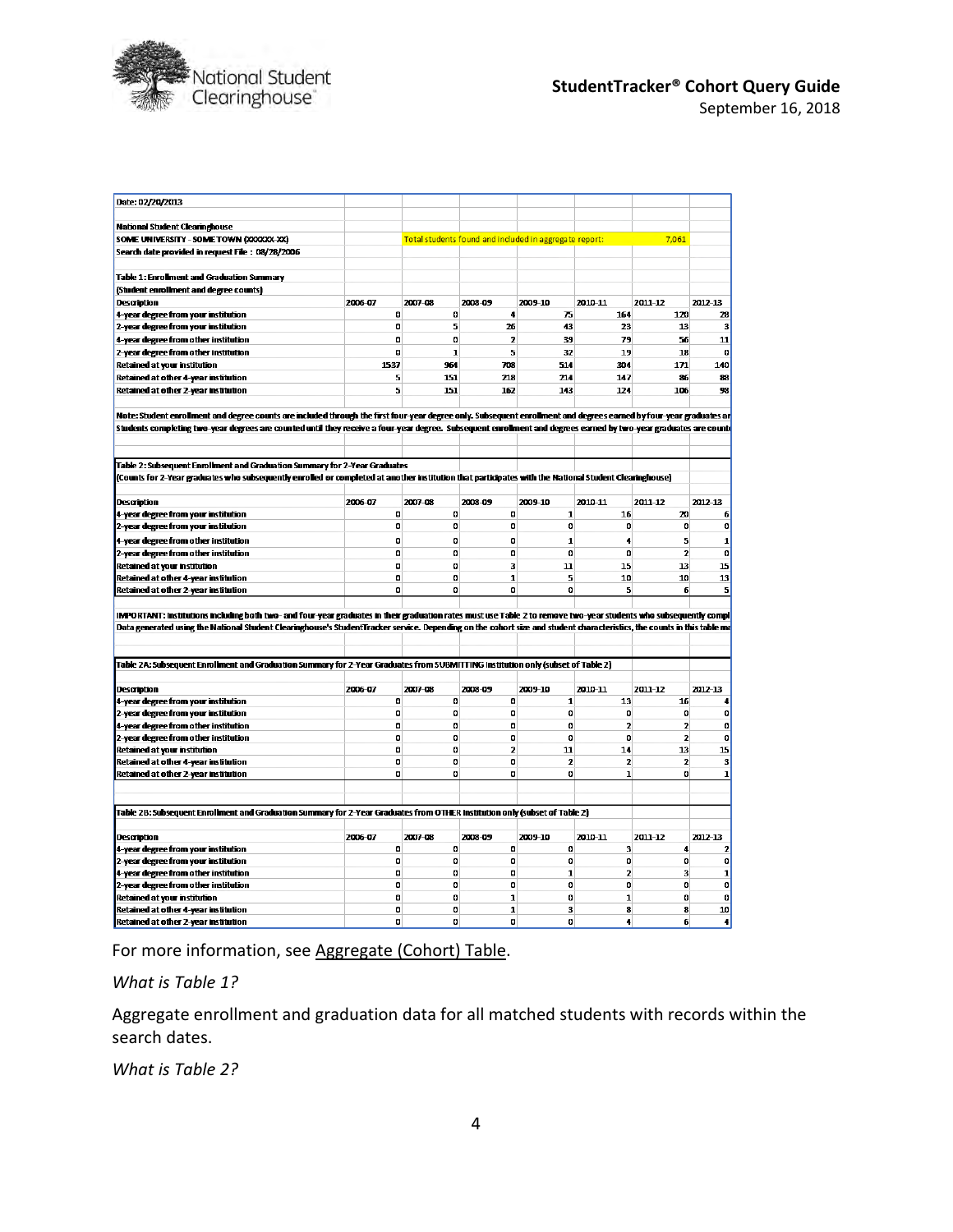

Aggregate enrollment and graduation data for students who subsequently enrolled after completing a 2-year degree.

*What are Tables 2A and 2B?*

Aggregate enrollment and graduation data for students who earned their first 2-year degree at 'your' (2A) or 'other' (2B) institution and then subsequently enrolled. These tables are subsets of Table 2.

**3. Detail Report** (.csv file, naming convention: *ftpUsername\_T#####.YYYYMMDDHHMM\_CO.csv*)

| Your LFrst Name |   |                |  |     |          | Middle Initit ast Name Nam Requester R Reco/Search Dal College Co/College Name   College St: 2-year / 4- Public / Pri Enrollmen(Enrollmen(Enrollmen) Class Leve Enrollmen   Crollmen   Crollmen |  |          |                     |                     |  |                 |        |
|-----------------|---|----------------|--|-----|----------|-------------------------------------------------------------------------------------------------------------------------------------------------------------------------------------------------|--|----------|---------------------|---------------------|--|-----------------|--------|
| <b>LACK</b>     |   | <b>DOE</b>     |  |     | 20060915 |                                                                                                                                                                                                 |  |          |                     |                     |  |                 |        |
| <b>ROBERT</b>   |   | <b>JOHNSON</b> |  |     |          | 20060915 001817-00 INDIANA UNIV IN                                                                                                                                                              |  | 4 Public |                     | 20070827 20071215 H |  | <b>PRE-FIEM</b> | 131202 |
| <b>ROBERT</b>   |   | <b>JOHNSON</b> |  |     |          | 20060915 001817-00 INDIANA UNIV IN                                                                                                                                                              |  | 4 Public |                     | 20080107 20080429 H |  | <b>PRE-ELEM</b> | 131202 |
| RERECCA         | н | <b>SMITH</b>   |  | 3 Y |          | 20060915 001817-00 INDIANA UNIV IN                                                                                                                                                              |  | 4 Public | 20070827 20071215 F |                     |  | <b>JOURNALL</b> | 90401  |
| REBECCA         |   | <b>SMITH</b>   |  | 3 Y |          | 20060915 001817-00 INDIANA UNIV IN                                                                                                                                                              |  | 4 Public |                     | 20080107 20080429 H |  | <b>JOURNALI</b> | 90401  |
| RFRFCCA         |   | <b>SMITH</b>   |  | 3 Y |          | 20060915 010109-00 IVY TECH COM IN                                                                                                                                                              |  | 2 Public |                     | 20080825 20081220 F |  |                 |        |

This is a partial view only. The detail report has 33 columns and one row for each enrollment term or graduation instance for each student.

For more information, see Detail [Report.](#page-11-0)

## <span id="page-5-0"></span>**Control Report**

A record count overview provided in an .htm file. These counts include the number of students submitted in your request file, the number of students found in the NSC database, the number of students with blocks and the number of students reported in the detail file. Of the students submitted in your request file, a student is counted as 'found' if they are matched to a postsecondary record in the database which meets the search data criteria.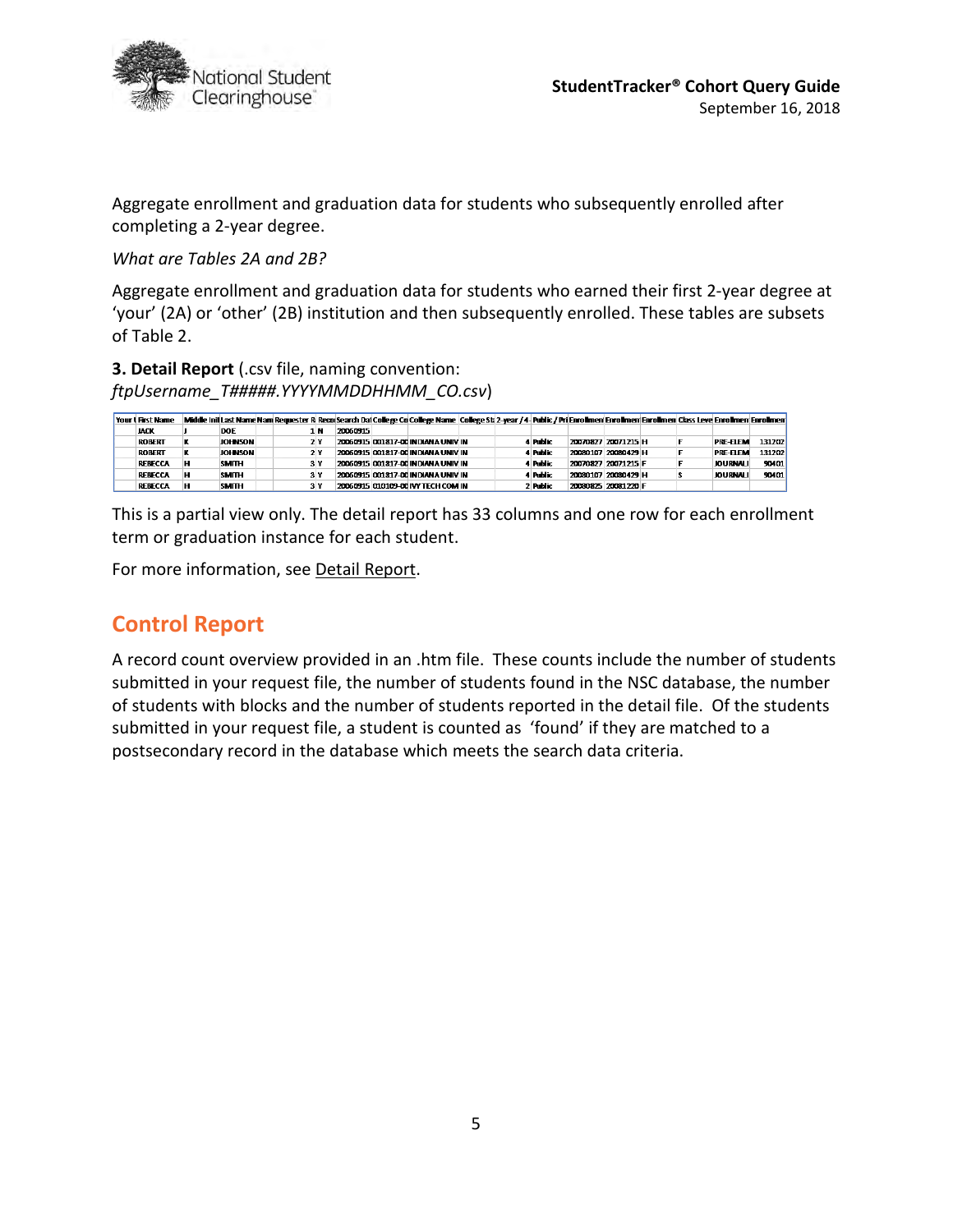

#### *Example Control Report:*

| Date: 09/09/2013         |                                                                                                                                                                                                                                                                                                                                                                                                                                                                                                                                                                                                    |                                       |  |  |  |  |
|--------------------------|----------------------------------------------------------------------------------------------------------------------------------------------------------------------------------------------------------------------------------------------------------------------------------------------------------------------------------------------------------------------------------------------------------------------------------------------------------------------------------------------------------------------------------------------------------------------------------------------------|---------------------------------------|--|--|--|--|
|                          | NATIONAL STUDENT CLEARINGHOUSE                                                                                                                                                                                                                                                                                                                                                                                                                                                                                                                                                                     |                                       |  |  |  |  |
|                          | STUDENTTRACKER CONTROL REPORT #117594                                                                                                                                                                                                                                                                                                                                                                                                                                                                                                                                                              |                                       |  |  |  |  |
|                          | FOR GUIDING LIGHT UNIVERSITY (002300-99)                                                                                                                                                                                                                                                                                                                                                                                                                                                                                                                                                           |                                       |  |  |  |  |
|                          | DOES THE SCHOOL PARTICIPATE IN "DEGREEVERIFY(DV)"?(Yes or No):<br>DOES THE SCHOOL SEND "ADDITIONAL(A2)" DATA ELEMENTS?(Yes or No):                                                                                                                                                                                                                                                                                                                                                                                                                                                                 | Yes<br>Yes                            |  |  |  |  |
| YOUR FILE CREATION DATE: | RANGE OF SEARCH DATES PROVIDED IN REQUEST FILE:                                                                                                                                                                                                                                                                                                                                                                                                                                                                                                                                                    | 09/03/2013<br>09/15/2006 - 09/15/2006 |  |  |  |  |
|                          | TOTAL STUDENTS IN YOUR REQUEST FILE:<br>TOTAL STUDENTS WITH NO RESPONSE DATA AVAILABLE:                                                                                                                                                                                                                                                                                                                                                                                                                                                                                                            | 49<br>8                               |  |  |  |  |
|                          | TOTAL STUDENTS FOUND AND INCLUDED IN AGGREGATE REPORT:<br>LESS: STUDENT LEVEL REPORTING BLOCKED BY SCHOOL:<br>LESS: STUDENT LEVEL REPORTING BLOCKED BY STUDENT:                                                                                                                                                                                                                                                                                                                                                                                                                                    | 41<br>$\alpha$                        |  |  |  |  |
|                          | TOTAL STUDENTS REPORTED AT DETAIL LEVEL:                                                                                                                                                                                                                                                                                                                                                                                                                                                                                                                                                           | 41                                    |  |  |  |  |
|                          | StudentTracker provides attendance and completion data from more than 3,300 institutions representing over 92% of national postsecondary enrollment.<br>Colleges that do not report attendance and completion data to the Clearinghouse are not included in your StudentTracker reports or student-level detail file. To help you identify these<br>institutions, below is a list of the colleges in your state with 1,000 or more students that do not report attendance and completion data to the Clearinghouse. If you have questions, email<br>us at studenttracker@studentclearinghouse.org. |                                       |  |  |  |  |
| <b>School Code</b>       | <b>School Name</b>                                                                                                                                                                                                                                                                                                                                                                                                                                                                                                                                                                                 | <b>Enrollment Size</b>                |  |  |  |  |
| 007938-00                | LINCOLN COLLEGE OF TECHNOLOGY - INDIANAPOLIS                                                                                                                                                                                                                                                                                                                                                                                                                                                                                                                                                       | 3.669                                 |  |  |  |  |
| 007362-00                | MEDTECH COLLEGE                                                                                                                                                                                                                                                                                                                                                                                                                                                                                                                                                                                    | 2.611                                 |  |  |  |  |

### <span id="page-6-0"></span>Control Report FAQs

*What do the Student Counts mean on the Control Report?*

- **Total Students in Your Request File** = The number of students you submitted in your cohort.
- **Total Students with No Response Data Available** = The number of students for whom we cannot provide any postsecondary information. This is due to one or more of the following reasons:
	- 1. Student attended a school that does not report enrollment information to the Clearinghouse
	- 2. Student's record is in our database but is not within the search date
	- 3. Student did not enroll in any other school
	- 4. Match could not be found with the information provided in the file (e.g., no date of birth, incomplete name, etc.)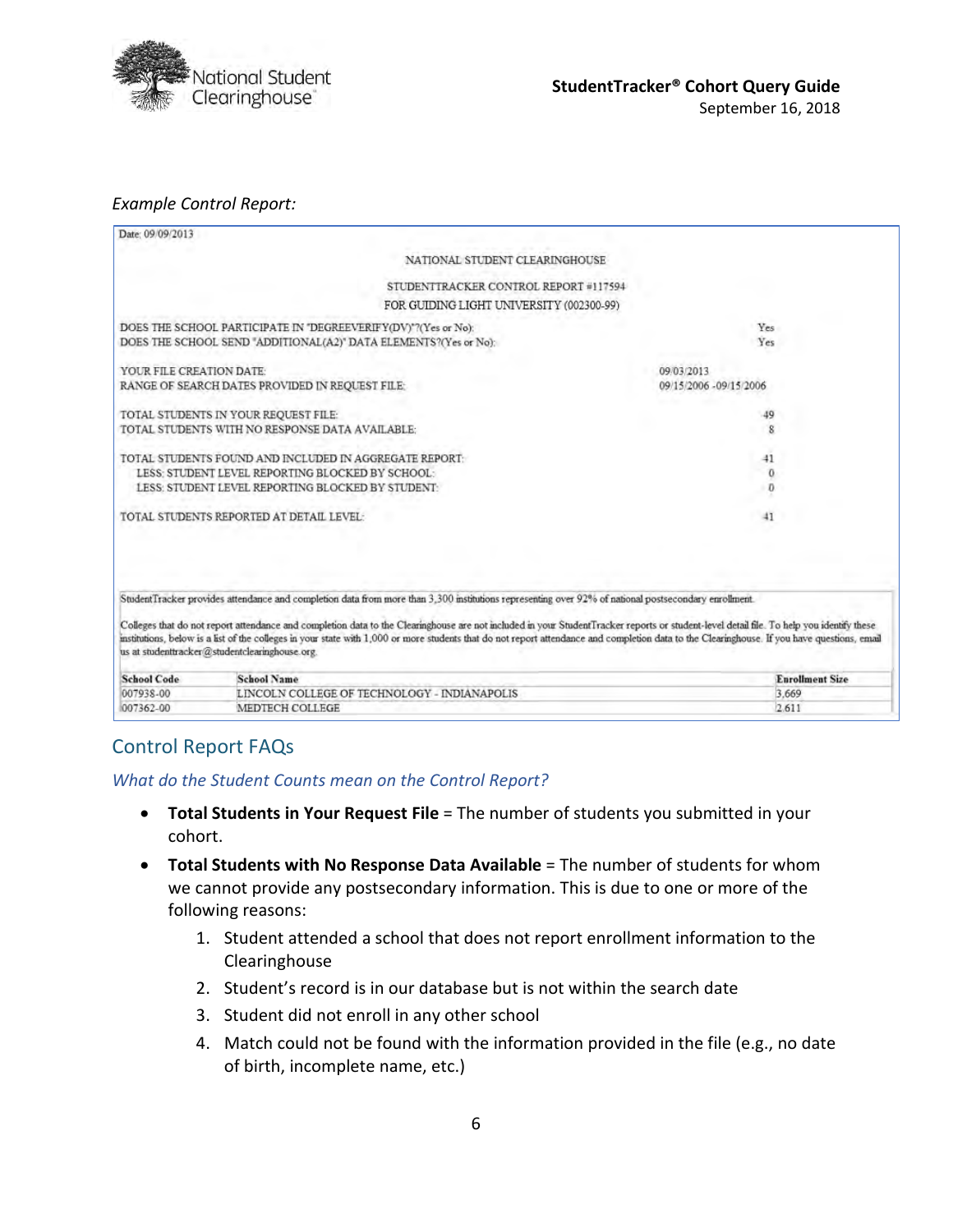

- **Total Students Found and Included in Aggregate Report** = The difference of the above two counts; students with blocks are still reported at the Aggregate Level.
- **Less: Student Level Reporting Blocked by School/Student** = The number of students where either the school or the student has blocked the release of these records at the detail level. These students will be included in the Aggregate counts, but their blocked records will not show on the Detail file. \*With regard to FERPA blocks, the Control Report only counts the first school of attendance based on the search date.
- **Total Students Reported at Detail Level** = The number of students where at least one unblocked record was found and is reported.

# <span id="page-7-0"></span>**Aggregate (Cohort) Report**

A summary report contained in a .csv file. The cohort report includes counts for all students you submitted who were found in NSC's database, regardless of whether they have blocks.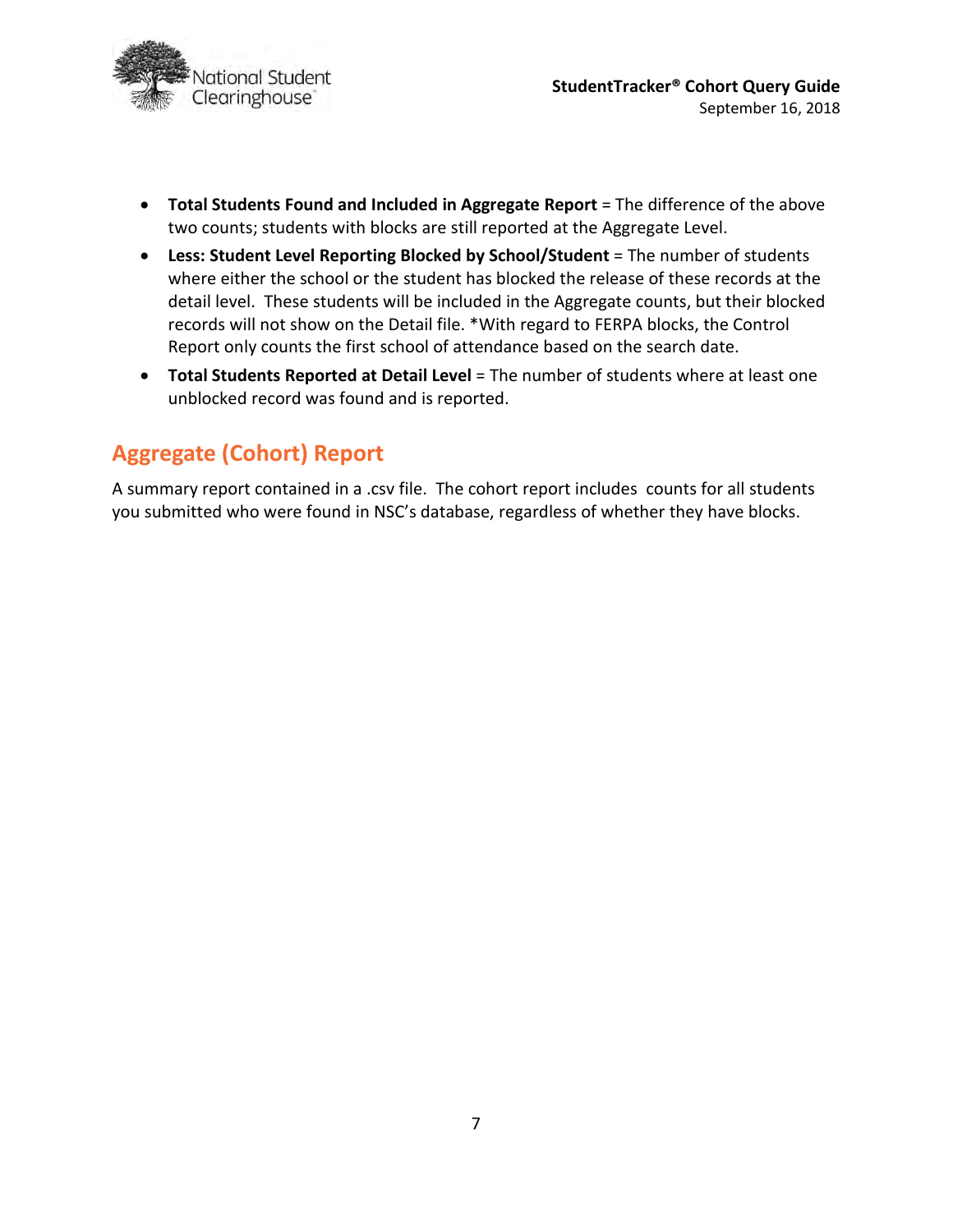

#### *Example Aggregate (Cohort) Report:*

| Date: 11/21/2013                                                                                                                                              |                     |                     |                     |                     |                         |                     |                                                      |  |  |        |
|---------------------------------------------------------------------------------------------------------------------------------------------------------------|---------------------|---------------------|---------------------|---------------------|-------------------------|---------------------|------------------------------------------------------|--|--|--------|
| <b>National Student Clearinghouse</b>                                                                                                                         |                     |                     |                     |                     |                         |                     |                                                      |  |  |        |
| GUIDING LIGHT UNIVERSITY (123456-00)                                                                                                                          |                     |                     |                     |                     |                         |                     | Total Students Found & Included In Aggregate Report: |  |  | 46,509 |
| Search date provided in request File: 01/01/2008                                                                                                              |                     |                     |                     |                     |                         |                     |                                                      |  |  |        |
|                                                                                                                                                               |                     |                     |                     |                     |                         |                     |                                                      |  |  |        |
| Table 1: Enrollment and Graduation Summary                                                                                                                    |                     |                     |                     |                     |                         |                     |                                                      |  |  |        |
| (Student enrollment and degree counts)                                                                                                                        |                     |                     |                     |                     |                         |                     |                                                      |  |  |        |
| Description                                                                                                                                                   | 2008-09             | 2009-10             | 2010-11             | 2011-12             | 2012-13                 | 2013-14             |                                                      |  |  |        |
| 4-year degree from your institution                                                                                                                           | $\bf{0}$            | $\bf{0}$            | $\bf{0}$            | $\bf{0}$            | $\bf{0}$                | $\bf{0}$            |                                                      |  |  |        |
| 2-year degree from your institution                                                                                                                           | 594                 | 586                 | 573                 | 663                 | 680                     | 496                 |                                                      |  |  |        |
| 4-year degree from other institution                                                                                                                          | 407                 | 516                 | 851                 | 1,109               | 1,578                   | 1,368               |                                                      |  |  |        |
| 2-year degree from other institution                                                                                                                          | 178                 | 226                 | 291                 | 291                 | 339                     | 275                 |                                                      |  |  |        |
| Retained at your institution                                                                                                                                  | 11,630              | 12,231              | 12,945              | 13,367              | 12,837                  | 12,406              |                                                      |  |  |        |
| Retained at other 4-year institution                                                                                                                          | 3,562               | 5,107               | 6,262               | 6,975               | 7,191                   | 7,425               |                                                      |  |  |        |
| Retained at other 2-year institution                                                                                                                          | 1,829               | 2,159               | 2,336               | 2,362               | 2,214                   | 1,958               |                                                      |  |  |        |
|                                                                                                                                                               |                     |                     |                     |                     |                         |                     |                                                      |  |  |        |
| Table 2: Subsequent Enrollment and Graduation Summary for 2-Year Graduates                                                                                    |                     |                     |                     |                     |                         |                     |                                                      |  |  |        |
| (Counts for 2-Year graduates who subsequently enrolled or completed at any institution that participates with the National Student Clearinghouse)             |                     |                     |                     |                     |                         |                     |                                                      |  |  |        |
|                                                                                                                                                               |                     |                     |                     |                     |                         |                     |                                                      |  |  |        |
|                                                                                                                                                               |                     |                     |                     |                     |                         |                     |                                                      |  |  |        |
| Description                                                                                                                                                   | 2008-09<br>$\bf{0}$ | 2009-10<br>$\bf{0}$ | 2010-11<br>$\bf{0}$ | 2011-12<br>$\bf{0}$ | 2012-13<br>$\bf{0}$     | 2013-14<br>$\bf{0}$ |                                                      |  |  |        |
| 4-year degree from your institution                                                                                                                           | $\bf{0}$            | 29                  |                     | 23                  |                         | 20                  |                                                      |  |  |        |
| 2-year degree from your institution                                                                                                                           | $\bf{0}$            | 9                   | 14<br>97            | 168                 | 16<br>228               | 198                 |                                                      |  |  |        |
| 4-year degree from other institution<br>2-year degree from other institution                                                                                  | $\bf{0}$            | 5                   | 9                   | 11                  | 14                      | 17                  |                                                      |  |  |        |
| Retained at your institution                                                                                                                                  | $\bf{0}$            | 118                 | 225                 | 332                 | 408                     | 433                 |                                                      |  |  |        |
| Retained at other 4-year institution                                                                                                                          | $\bf{0}$            | 232                 | 436                 | 558                 | 699                     | 909                 |                                                      |  |  |        |
| Retained at other 2-year institution                                                                                                                          | Ō                   | 28                  | 37                  | 73                  | 94                      | 124                 |                                                      |  |  |        |
|                                                                                                                                                               |                     |                     |                     |                     |                         |                     |                                                      |  |  |        |
|                                                                                                                                                               |                     |                     |                     |                     |                         |                     |                                                      |  |  |        |
| Table 2A: Subsequent Enrollment and Graduation Summary for 2-Year Graduates whose first 2-year degree is from SUBMITTING Institution only (subset of Table 2) |                     |                     |                     |                     |                         |                     |                                                      |  |  |        |
|                                                                                                                                                               |                     |                     |                     |                     |                         |                     |                                                      |  |  |        |
| <b>Description</b>                                                                                                                                            | 2008-09             | 2009-10             | 2010-11             | 2011-12             | 2012-13                 | 2013-14             |                                                      |  |  |        |
| 4-year degree from your institution                                                                                                                           | $\bf{0}$            | $\bf{0}$            | $\bf{0}$            | $\bf{0}$            | $\bf{0}$                | $\bf{0}$            |                                                      |  |  |        |
| 2-year degree from your institution                                                                                                                           | $\bf{0}$            | 29                  | 10                  | 17                  | 13                      | 16                  |                                                      |  |  |        |
| 4-year degree from other institution                                                                                                                          | $\bf{0}$            | 5                   | 74                  | 128                 | 156                     | 143                 |                                                      |  |  |        |
| 2-year degree from other institution                                                                                                                          | $\bf{0}$            | $\mathbf{2}$        | з                   | 6                   | $\overline{\mathbf{3}}$ | $\ddot{a}$          |                                                      |  |  |        |
| Retained at your institution                                                                                                                                  | $\bf{0}$            | 81                  | 152                 | 203                 | 261                     | 247                 |                                                      |  |  |        |
| Retained at other 4-year institution                                                                                                                          | $\bf{0}$            | 183                 | 333                 | 399                 | 495                     | 635                 |                                                      |  |  |        |
| Retained at other 2-year institution                                                                                                                          | $\bf{0}$            | 11                  | 15                  | 26                  | 37                      | 52                  |                                                      |  |  |        |
|                                                                                                                                                               |                     |                     |                     |                     |                         |                     |                                                      |  |  |        |
| Table 2B: Subsequent Enrollment and Graduation Summary for 2-Year Graduates whose first 2-year degree is from OTHER Institution only (subset of Table 2)      |                     |                     |                     |                     |                         |                     |                                                      |  |  |        |
|                                                                                                                                                               |                     |                     |                     |                     |                         |                     |                                                      |  |  |        |
| Description                                                                                                                                                   | 2008-09             | 2009-10             | 2010-11             | 2011-12             | 2012-13                 | 2013-14             |                                                      |  |  |        |
| 4-year degree from your institution                                                                                                                           | $\bf{0}$            | 0                   | $\bf{0}$            | $\bf{0}$            | 0                       | $\bf{0}$            |                                                      |  |  |        |
| 2-year degree from your institution                                                                                                                           | $\bf{0}$            | $\bf{0}$            | 4                   | 6                   | 3                       | 4                   |                                                      |  |  |        |
| 4-year degree from other institution                                                                                                                          | $\bf{0}$            | 4                   | 23                  | 40                  | 72                      | 55                  |                                                      |  |  |        |
| 2-year degree from other institution                                                                                                                          | $\bf{0}$            | з                   | 6                   | 5                   | 11                      | 13                  |                                                      |  |  |        |
| Retained at your institution                                                                                                                                  | $\bf{0}$            | 37                  | 73                  | 129                 | 147                     | 186                 |                                                      |  |  |        |
| Retained at other 4-year institution                                                                                                                          | $\bf{0}$            | 49                  | 103                 | 159                 | 204                     | 274                 |                                                      |  |  |        |
| Retained at other 2-year institution                                                                                                                          | 0                   | 17                  | 22                  | 47                  | 57                      | $\boldsymbol{\eta}$ |                                                      |  |  |        |
|                                                                                                                                                               |                     |                     |                     |                     |                         |                     |                                                      |  |  |        |

The data in the tables above is what is used to populate the Student Achievement Measure. For more information, see About the Student [Achievement](#page-13-0) Measure (SAM).

The aggregate (cohort) report is comprised of four tables: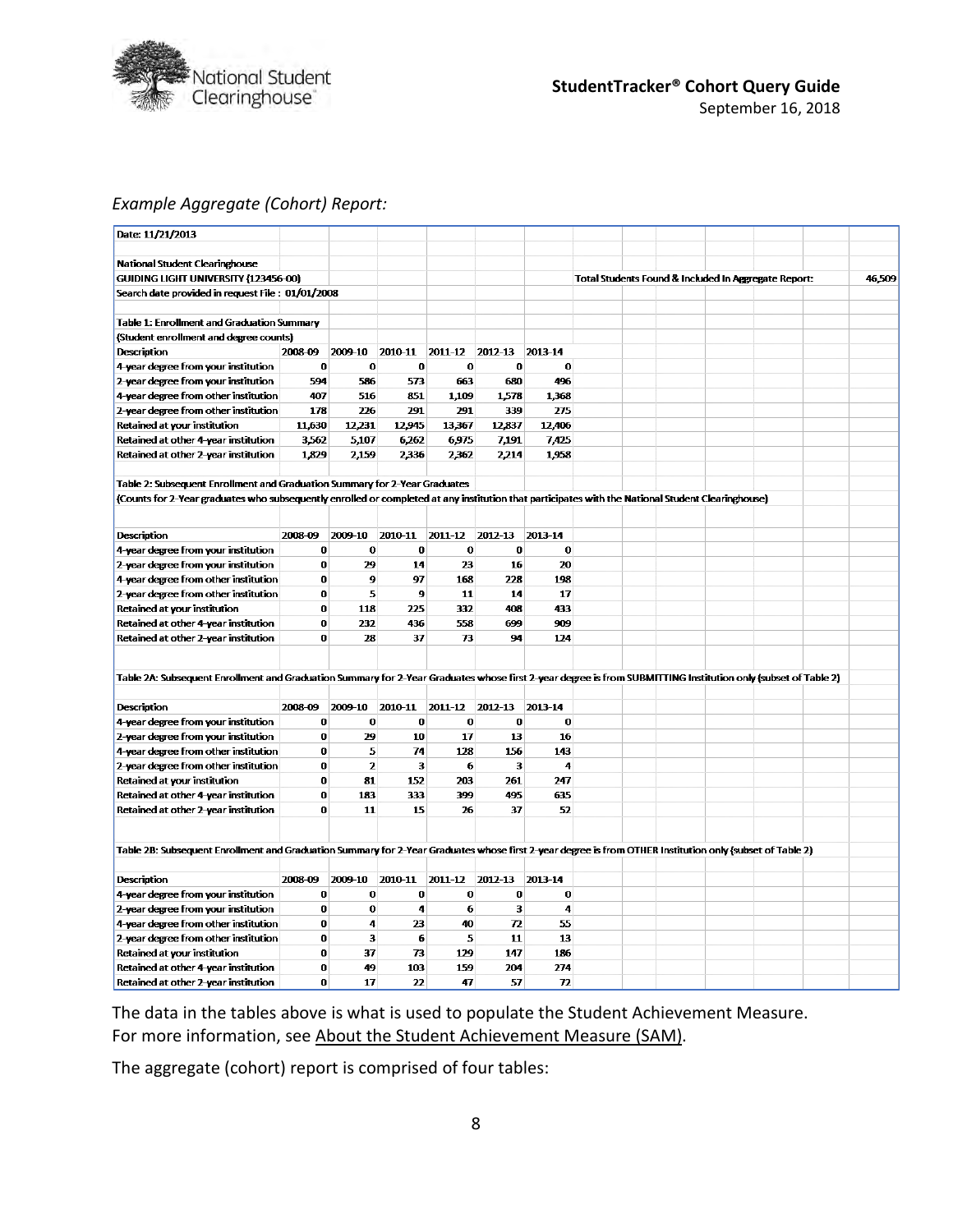

- **Table 1** Graduation and retention counts for consecutive academic years, based on your search date.
- **Table 2** Subsequent graduation and retention counts for students who have already completed a 2-year degree.
- **Tables 2A & 2B** Subsequent enrollment and graduation counts for students who completed their first 2-year degree from the 'Submitting' Institution (2A) and from 'Other ' Institutions (2B). These tables were added in September 2013 and are subsets of Table 2. Please see What are [Tables](#page-10-0) 2A and 2B? for detailed information on these tables.

#### <span id="page-9-0"></span>Cohort Report FAQs

#### *In the Cohort Report, how are Academic Years determined?*

A student's enrollment and degree history is separated into academic years based on the search date\* provided in your request file in Column 'H'. For example, if the CO query search date is "20010915", the first academic year reported will be 9/16/2001-9/15/2002 and shown as 2001-2002 in the report. The second academic year will be 9/16/2002-9/15/2003 and shown as 2002-2003. This will continue for subsequent years, up to the current academic year.

*\* Note that for CO queries, the search date must be the same for all students in the file.*

#### *Which Student Record is Included in the Cohort Report for Each Academic Year?*

Given a search data of "20010915", for example, the academic year will be reported as 2001-02 and the records relevant for this year will be the following:

- **Enrollment records** for terms at 2-year or 4-year institutions which end between 9/16/2001 and 9/15/2002 (regardless of their begin dates) where students were enrolled at a full-time, three-quarter-time, half-time or less-than-half-time status. Specific enrollment records at less-than-2-year institutions or those where the student's status was reported as "W" (withdrawn), "D" (deceased), or "A" (leave of absence) are not included in the cohort report.
- **Degree records** with award dates between 9/16/2001 and 9/15/2002. The query counts all bachelor's, master's, professional and doctoral degrees as valid four-year degrees and uses the degree title information when available. If degree title information is not available, the institutional type (2-year or 4-year) is used. Associate degrees are counted as two-year degrees. Certificates, honors and awards are not counted.

Therefore, a student could have multiple records for 2001-2002. A student will only be counted in one outcome for each academic year using the following hierarchy.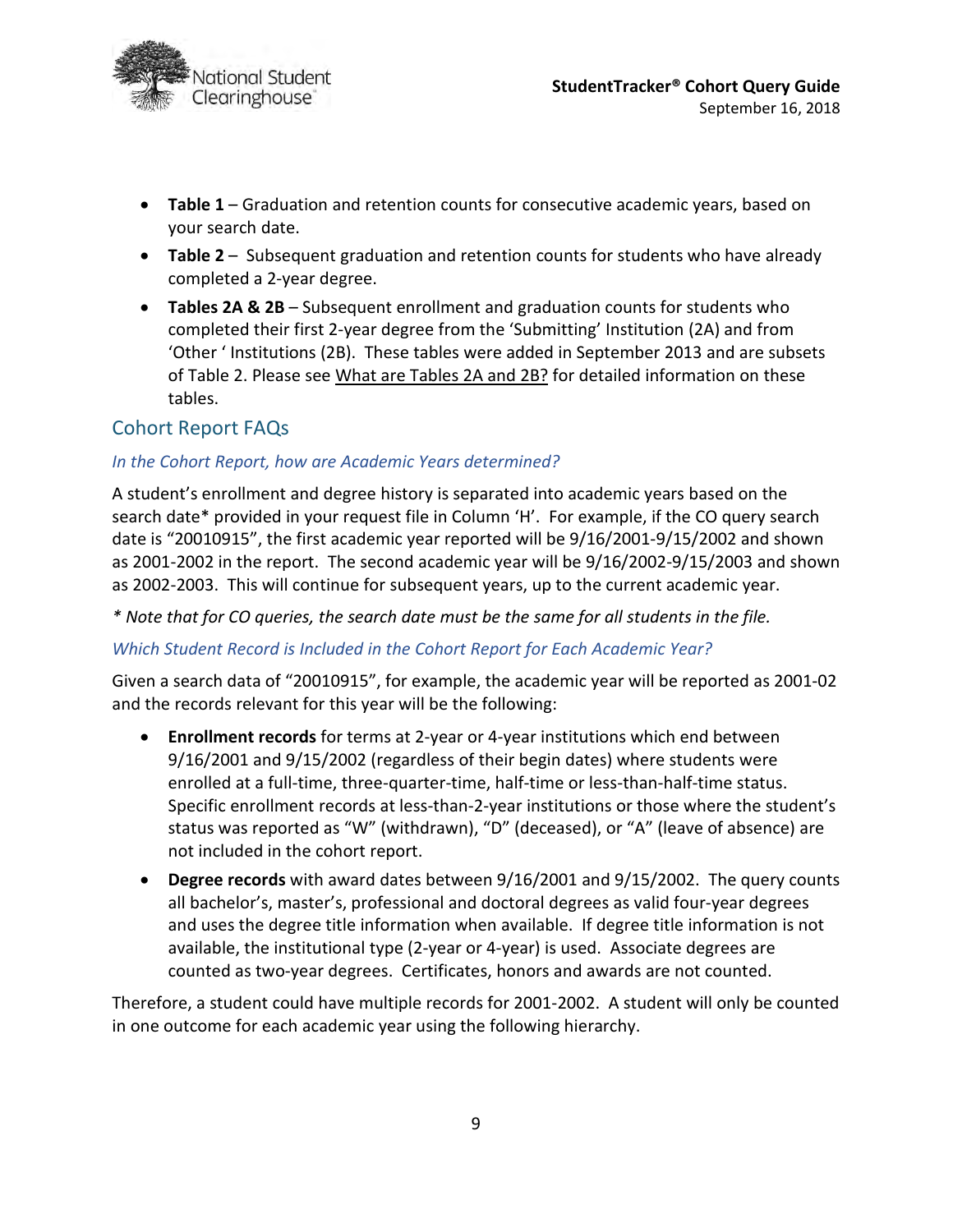

| <b>Outcome Category</b> | Outcome                                 |   |  |  |  |  |  |  |  |
|-------------------------|-----------------------------------------|---|--|--|--|--|--|--|--|
|                         | Four-year degree from your institution  |   |  |  |  |  |  |  |  |
| Completion              | Four-year degree from other institution |   |  |  |  |  |  |  |  |
|                         | Two-year degree from your institution   |   |  |  |  |  |  |  |  |
|                         | Two-year degree from other institution  | 4 |  |  |  |  |  |  |  |
|                         | Retained at your institution            |   |  |  |  |  |  |  |  |
| Retention/Persistence   | Retained at other four-year institution | 6 |  |  |  |  |  |  |  |
|                         | Retained at other two-year institution  |   |  |  |  |  |  |  |  |

So, for example, if a student had the following records for 2001-2002, the report will reflect priority = 3.

- Enrollment from the submitting institution (priority  $= 5$ )
- A two-year degree from the submitting institution **(priority = 3) The report would count the**

**student in this outcome.**

• Enrollment from another four-year institution (priority  $= 6$ )

#### *Once a student receives a 2-year degree, can he/she ever be counted again in the Cohort report?*

Yes. Two-year degrees are not terminal events in the enrollment and graduation summary table. Therefore, for a student who completes a 2-year degree, any subsequent enrollment or degree completions will be counted in subsequent years. Table 1 records their initial 2-year degree and Table 2 records their subsequent activity. Institutions who include both 2-year and 4-year graduates in their graduation rates need to have the initial 2-year degree counts backed out of Table 1. For institutions that participate with VSA's College Portrait, this is handled by VSA's code after the Cohort Report data is uploaded to the College Portrait site. For institutions that do not participate with College Portrait but would like similar Success and Progress calculations, there is an Excel spreadsheet which produces some basic measures.

#### *Once a student receives a 4-year degree, can he/she ever be counted again in the Cohort report?*

No. Receiving a four-year degree is a terminal event in the enrollment and graduation summary table. Once a student has completed a four-year degree, all subsequent enrollment and degree records are not counted. For example, if a student completes a four-year degree from another institution and later returns to your campus and completes a four-year degree, the second four-year degree is not counted.

#### <span id="page-10-0"></span>*What are Tables 2A and 2B?*

Effective September 2013, Table 2 is also presented as two additional tables, 2A and 2B. Table 2A gives information on students who subsequently enrolled after earning their first 2-year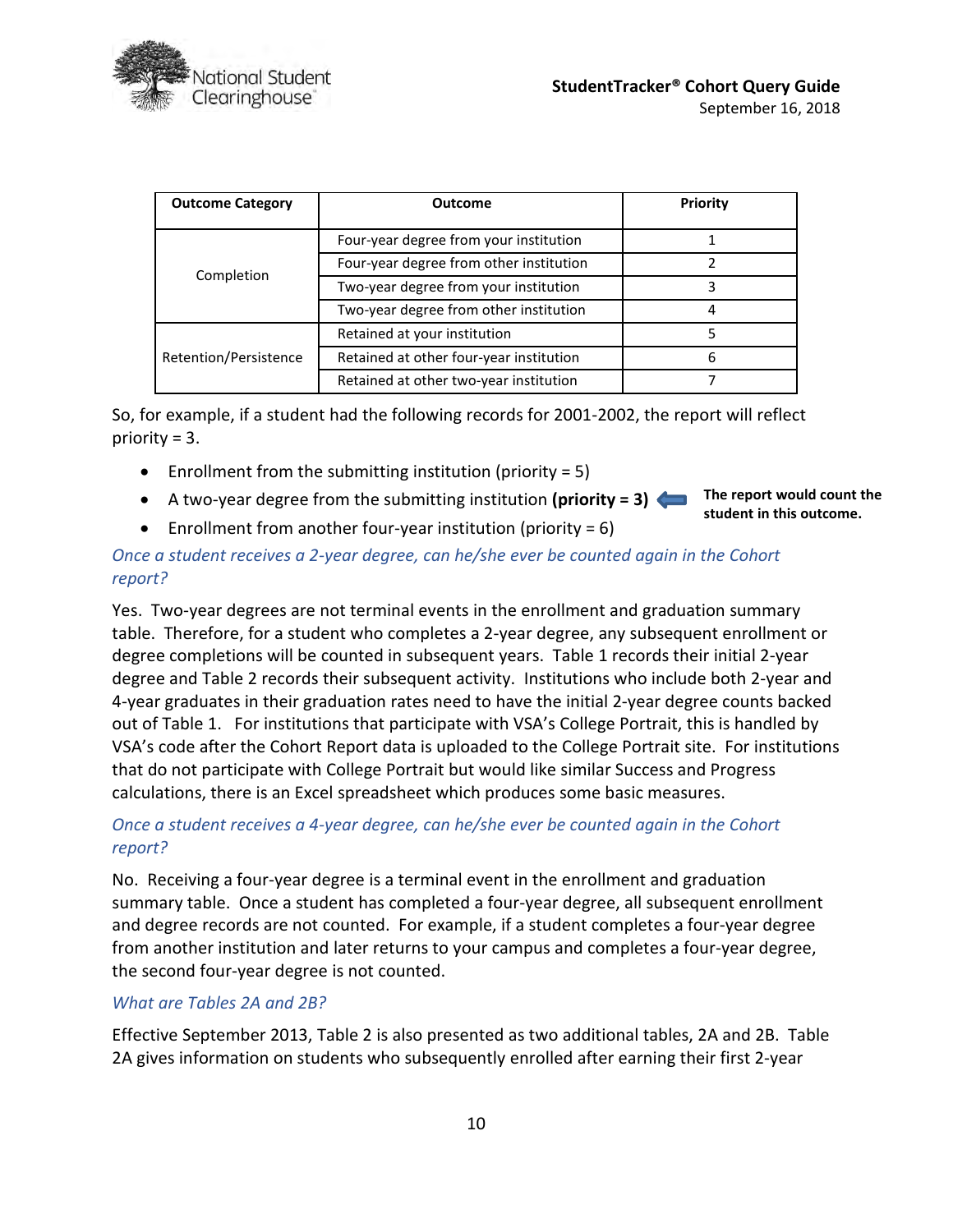

degree from the submitting institution. Table 2B gives information on students who subsequently enrolled after earning their first 2-year degree from another institution.

The sum of corresponding values in 2A & 2B yields the total in Table 2. So the sum of the 'Retained at your institution' numbers in light blue in 2A and 2B for 2010-11 yields the dark blue total in Table 2. Similarly for the green and orange values.

| <b>Table 2:</b> Subsequent Enrollment and Graduation Summary for 2-Year Graduates                                                                                     |                |                |                |                |                |                 |              |   |                      |  |
|-----------------------------------------------------------------------------------------------------------------------------------------------------------------------|----------------|----------------|----------------|----------------|----------------|-----------------|--------------|---|----------------------|--|
| (Counts for 2-Year graduates who subsequently enrolled or completed at another institution that participates with the National Student Clearinghouse)                 |                |                |                |                |                |                 |              |   |                      |  |
|                                                                                                                                                                       |                |                |                |                |                |                 |              |   |                      |  |
| Description                                                                                                                                                           | 2006-07        | 2007-08        | 2008-09        | 2009-10        | 2010-11        | 2011-12 2012-13 |              |   |                      |  |
| 4-year degree from your institution                                                                                                                                   | $\bf{0}$       | 0              | 0              | 1              | 16             | 20              | 6            | = | $\ddot{}$            |  |
| 2-year degree from your institution                                                                                                                                   | $\bf{0}$       | $\bf{0}$       | 0              | 0              | $\Omega$       | 0               | $\bf{0}$     |   |                      |  |
| 4-year degree from other institution                                                                                                                                  | 0              | $\bf{0}$       | $\bf{0}$       | 1              | 4              | 5               | 1            | Ξ | $\ddot{\phantom{1}}$ |  |
| 2-year degree from other institution                                                                                                                                  | $\bf{0}$       | $\bf{0}$       | $\bf{0}$       | $\bf{0}$       | $\mathbf{0}$   | $\overline{2}$  | $\bf{0}$     |   |                      |  |
| <b>Retained at your institution</b>                                                                                                                                   | $\mathbf{0}$   | $\bf{0}$       | 3              | 11             | 15             | 13              | 15           | = | $\ddot{\phantom{1}}$ |  |
| Retained at other 4-year institution                                                                                                                                  | $\bf{0}$       | $\bf{0}$       | $\mathbf{1}$   | 5              | 10             | 10              | 13           |   |                      |  |
| Retained at other 2-year institution                                                                                                                                  | $\bf{0}$       | $\bf{0}$       | $\bf{0}$       | 0              | 5              | 6               | 5            |   |                      |  |
|                                                                                                                                                                       |                |                |                |                |                |                 |              |   |                      |  |
|                                                                                                                                                                       |                |                |                |                |                |                 |              |   |                      |  |
| <b>Table 2A</b> : Subsequent Enrollment and Graduation Summary for 2-Year Graduates whose first 2-year degree is from SUBMITTING institution only (subset of Table 2) |                |                |                |                |                |                 |              |   |                      |  |
|                                                                                                                                                                       |                |                |                |                |                |                 |              |   |                      |  |
| Description                                                                                                                                                           | 2006-07        | 2007-08        | 2008-09        | 2009-10        | 2010-11        | 2011-12 2012-13 |              |   |                      |  |
| 4-year degree from your institution                                                                                                                                   | $\bf{0}$       | $\bf{0}$       | $\bf{0}$       | 1              | 13             | 16              |              |   |                      |  |
| 2-year degree from your institution                                                                                                                                   | $\bf{0}$       | 0              | $\bf{0}$       | 0              | $\Omega$       | $\bf{0}$        | 0            |   |                      |  |
| 4-year degree from other institution                                                                                                                                  | $\bf{0}$       | $\bf{0}$       | $\bf{0}$       | $\bf{0}$       |                | $\overline{2}$  | $\bf{0}$     |   |                      |  |
| 2-year degree from other institution                                                                                                                                  | $\bf{0}$       | $\bf{0}$       | $\bf{0}$       | $\bf{0}$       | $\mathbf{0}$   | $\mathbf{z}$    | $\bf{0}$     |   |                      |  |
| Retained at your institution                                                                                                                                          | $\overline{0}$ | $\overline{0}$ | $\overline{2}$ | 11             | 14             | 13              | 15           |   |                      |  |
| Retained at other 4-year institution                                                                                                                                  | $\bf{0}$       | $\bf{0}$       | $\bf{0}$       | $\overline{2}$ | $\overline{2}$ | $\overline{2}$  | 3            |   |                      |  |
| Retained at other 2-year institution                                                                                                                                  | $\bf{0}$       | $\bf{0}$       | $\bf o$        | 0              |                | $\bf{0}$        | 1            |   |                      |  |
|                                                                                                                                                                       |                |                |                |                |                |                 |              |   |                      |  |
| <b>Table 2B</b> : Subsequent Enrollment and Graduation Summary for 2-Year Graduates whose first 2-year degree is from OTHER Institution only (subset of Table 2)      |                |                |                |                |                |                 |              |   |                      |  |
|                                                                                                                                                                       |                |                |                |                |                |                 |              |   |                      |  |
| Description                                                                                                                                                           | 2006-07        | 2007-08        | 2008-09        | 2009-10        | 2010-11        | 2011-12 2012-13 |              |   |                      |  |
| 4-year degree from your institution                                                                                                                                   | $\bf{0}$       | 0              | 0              | 0              | з              | 4               |              |   |                      |  |
| 2-year degree from your institution                                                                                                                                   | $\bf{0}$       | $\bf{0}$       | $\bf{0}$       | $\bf{0}$       | 0              | 0               | $\bf{0}$     |   |                      |  |
| 4-year degree from other institution                                                                                                                                  | $\bf{0}$       | $\bf{0}$       | 0              | 1              | 2              | 3               | 1            |   |                      |  |
| 2-year degree from other institution                                                                                                                                  | $\bf{0}$       | $\bf{0}$       | $\bf{0}$       | ol             | $\Omega$       | $\bf{0}$        | $\bf{0}$     |   |                      |  |
| <b>Retained at your institution</b>                                                                                                                                   | $\bf{0}$       | $\bf{0}$       | $\mathbf{1}$   | $\bf{0}$       | 1              | 0               | $\mathbf{0}$ |   |                      |  |
| Retained at other 4-year institution                                                                                                                                  | $\bf{0}$       | $\bf{0}$       | $\mathbf{1}$   | з              | 8              | 8               | 10           |   |                      |  |
| Retained at other 2-year institution                                                                                                                                  | $\bf{0}$       | $\bf{0}$       | $\bf{0}$       | 0              |                | 6               | 4            |   |                      |  |

## <span id="page-11-0"></span>**Detail Report**

Student level data in a .csv file. The detail report contains specific enrollment records and graduation indicators for every student that was submitted for whom data was available in the NSC database. If a student has a block (either by the student or school) at an institution, then their records from that institution will not be displayed. This block has no impact on their records from other institutions. Therefore, in some cases, the detail file may present only a partial view of students' histories.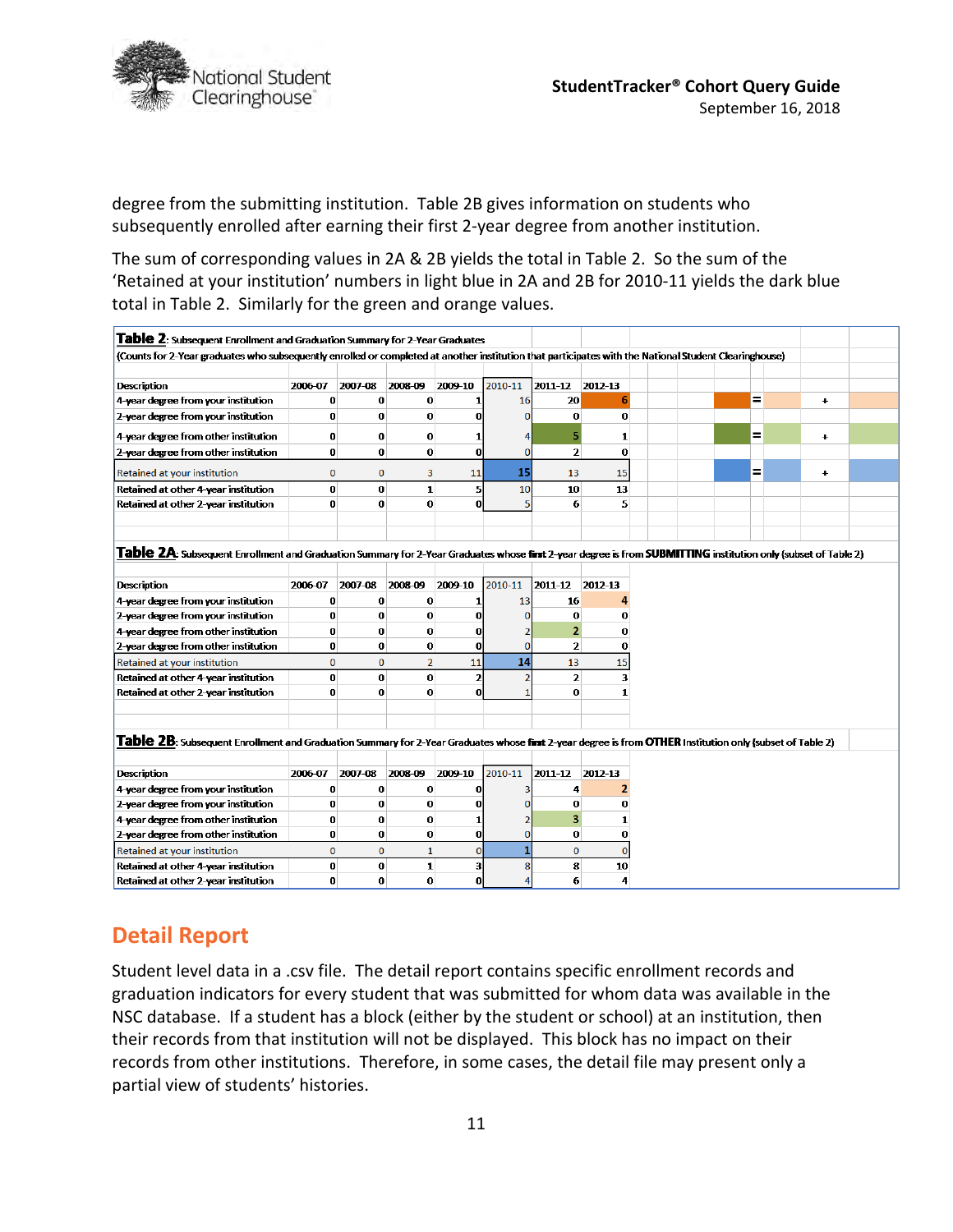

#### *A partial detail report is shown below:*

|               |                    |               |                                      | Record   |              |         |                                               |  |                            |                               |      |               |     |                    |                  |         |                                                                                                              |                 |                          |                                     |               |        |
|---------------|--------------------|---------------|--------------------------------------|----------|--------------|---------|-----------------------------------------------|--|----------------------------|-------------------------------|------|---------------|-----|--------------------|------------------|---------|--------------------------------------------------------------------------------------------------------------|-----------------|--------------------------|-------------------------------------|---------------|--------|
| First         | <b>Middle</b> Last |               | <b>Requester</b>                     |          | Found Search | College |                                               |  |                            |                               |      |               |     |                    |                  |         | College 2-year / Public / Enrollment Enrollment Enrollment Class Enrollment Enrollment Enrollment Enrollment |                 | <b>Graduation Degree</b> |                                     | Degree Degree |        |
| <b>Name</b>   |                    |               | Initial Name Suffix Return Field Y/N |          | Date         |         | Code/Branch College Name                      |  | State 4-year Private Begin |                               | End. | <b>Status</b> |     | Level Maior 1      | CIP <sub>1</sub> | Major 2 | CP <sub>2</sub>                                                                                              | Graduated? Date |                          | Title                               | Major 1 CIP 1 |        |
| <b>Bill</b>   |                    | Smith         | 123456 Y                             |          |              |         | 20040101 003754-00 VIRGINIA POLYTECH AND VA   |  | 4 Public                   | 20110822 20111215 F           |      |               |     |                    |                  |         |                                                                                                              |                 |                          |                                     |               |        |
| <b>Priva</b>  |                    | Reddy         | 456789 Y                             |          |              |         | 20040101 003754-00 VIRGINIA POLYTECH AND VA   |  | 4 Public                   | 20120117 20120512 Q           |      |               |     |                    |                  |         |                                                                                                              |                 |                          |                                     |               |        |
| Priya         |                    | Reddy         | 456789 Y                             |          |              |         | 20040101 003754-00 VIRGINIA POLYTECH AND VA   |  | 4 Public                   | 20120827 20121220 F           |      |               |     |                    |                  |         |                                                                                                              |                 |                          |                                     |               |        |
| Priya         |                    | Reddy         | 456789 Y                             |          |              |         | 20040101 003754-00 VIRGINIA POLYTECH AND VA   |  | 4 Public                   | 20130122 20130518 F           |      |               | R   |                    |                  |         |                                                                                                              |                 |                          |                                     |               |        |
| Fredrik       |                    | <b>Erlo</b>   | 254771852 Y                          |          |              |         | 20040101 002178-00 MASSACHUSETTS INSTIT MA    |  | 4 Private                  |                               |      |               |     |                    |                  |         |                                                                                                              |                 |                          | 20130607 BACHELOR (PHYSICS)         |               | 400801 |
| Amy           |                    | <b>White</b>  | 78963 Y                              |          |              |         | 20040101 003727-00 MORTHERN VIRGINIA OF VA    |  | 2 Public                   | 20110516 20110808             |      |               |     |                    |                  |         |                                                                                                              |                 |                          |                                     |               |        |
| Amy           |                    | White         | 78963 Y                              |          |              |         | 20040101 003727-00    MORTHERN VIRGINLA OF VA |  | 2 Public                   | 20110822 20111219             |      |               |     |                    |                  |         |                                                                                                              |                 |                          |                                     |               |        |
| Amy           |                    | White         | 78963 Y                              |          |              |         | 20040101 003727-00 NORTHERN VIRGINIA OC VA    |  | 2 Public                   | 20120109 20120507             |      |               |     |                    |                  |         |                                                                                                              |                 |                          |                                     |               |        |
| <b>Amy</b>    |                    | White         | 78963 Y                              |          |              |         | 20040101 003727-00 MORTHERN VIRGINIA OF VA    |  | 2 Public                   | 20120822 20121217             |      |               |     |                    |                  |         |                                                                                                              |                 |                          |                                     |               |        |
| Amy           |                    | White         | 78963 Y                              |          |              |         | 20040101 003727-00 NORTHERN VIRGINIA COVA     |  | 2 Public                   | 20130114 20130513             |      |               |     | <b>AS-SCIENCE</b>  | 300101           |         |                                                                                                              |                 |                          |                                     |               |        |
| <b>Faris</b>  |                    | Mueller       | 569712                               | <b>N</b> |              |         |                                               |  |                            |                               |      |               |     |                    |                  |         |                                                                                                              |                 |                          |                                     |               |        |
| Jason         |                    | Fones         | 15987 Y                              |          |              |         | 20040101 003749-00 GEORGE MASON UNIVELVA      |  | 4 Public                   | 20110829 20111220 F           |      |               |     |                    |                  |         |                                                                                                              |                 |                          |                                     |               |        |
| Jason         |                    | Fones         | 15987 Y                              |          |              |         | 20040101 003749-00 GEORGE MASON UNIVELVA      |  | 4 Public                   | 20120123 20120516 F           |      |               |     |                    |                  |         |                                                                                                              |                 |                          |                                     |               |        |
| Jason         |                    | Fones         | 15987 Y                              |          |              |         | 20040101 003749-00 croscr MASON UNIVELVA      |  | 4 Public                   | 20120521 20120810 H           |      |               |     |                    |                  |         |                                                                                                              |                 |                          |                                     |               |        |
| Jason         |                    | Fones         | 15987 Y                              |          |              |         | 20040101 003749-00 GEORGE MASON UNIVELYA      |  | 4 Public                   | 20120827 20121219 F           |      |               |     |                    |                  |         |                                                                                                              |                 |                          |                                     |               |        |
| Jason         |                    | Fones         | 15987 Y                              |          |              |         | 20040101 003749-00 GEORGE MASON UNIVELVA      |  | 4 Public                   | 20130122 20130515 F           |      |               |     |                    |                  |         |                                                                                                              |                 |                          |                                     |               |        |
| Jose          |                    | <b>Torres</b> | 78900 Y                              |          |              |         | 20040101 003754-00 VIRGINIA POLYTECH AND VA   |  | 4 Public                   | 20120827 20121220 F           |      |               | ls. |                    |                  |         |                                                                                                              |                 |                          |                                     |               |        |
| <b>Jose</b>   |                    | <b>Torres</b> | 78900 Y                              |          |              |         | 20040101 003754-00 VIRGINIA POLYTECH AND VA   |  | 4 Public                   | 20130122 20130518 F           |      |               | ıs  |                    |                  |         |                                                                                                              |                 |                          |                                     |               |        |
| Sarah         |                    | Olibah        | 367960288 Y                          |          |              |         | 20040101 004673-00 BAKER COLLEGE - FUNT MI    |  |                            | 4 Private 20120827 20121214 O |      |               |     | <b>HEALTH SCIL</b> | 511504           |         |                                                                                                              |                 |                          |                                     |               |        |
| Sarah         |                    | Olibah        | 367960288 Y                          |          |              |         | 20040101 004673-00 BAKER COURSE - FUNT MI     |  | 4 Private                  |                               |      |               |     |                    |                  |         |                                                                                                              |                 |                          | 20060601 CERTIFICATI EKG TECHNICIAN |               |        |
| Rowan         |                    | Valdez        | A0010A55D Y                          |          |              |         | 20040101 003721-00 JAMES MADISON UNIVE VA     |  | 4 Public                   | 20120827 20121214 F           |      |               |     | <b>COMPUTER</b>    | 110101           |         |                                                                                                              |                 |                          |                                     |               |        |
| Rowan         |                    | Valdez        | A0010A55D Y                          |          |              |         | 20040101 003721-00 MMES MADISON UNIVE VA      |  | 4 Public                   | 20130107 20130503 F           |      |               |     | <b>COMPUTER</b>    | 110101           |         |                                                                                                              |                 |                          |                                     |               |        |
| <b>Amelia</b> |                    | Airheart      | 227717852 Y                          |          |              |         | 20040101 003721-00 MMES MADISON UNIVE VA      |  | 4 Public                   | 20120827 20121214 F           |      |               |     | <b>HEALTH SCI</b>  | 511504           |         |                                                                                                              |                 |                          |                                     |               |        |
| Amelia        |                    | Airheart      | 227717852 Y                          |          |              |         | 20040101 003721-00 MM S MADISON UNIVE VA      |  | 4 Public                   | 20130107 20130503 F           |      |               |     | <b>HEALTH SCI</b>  | 511504           |         |                                                                                                              |                 |                          |                                     |               |        |
| <b>Stu</b>    |                    | Dent          | A00108703 Y                          |          |              |         | 20040101 002103-00 UNIVERSITY OF MARYLA MD    |  | 4 Public                   | 20120829 20121219 F           |      |               |     | <b>CURRICULUI</b>  | 130301           |         |                                                                                                              |                 |                          |                                     |               |        |
| <b>Stu</b>    |                    | Dent          | A00108703 Y                          |          |              |         | 20040101 002103-00 UNIVERSITY OF MARYLA MD    |  | 4 Public                   | 20130123 20130517 F           |      |               | м   | <b>CURRICULUI</b>  | 130301           |         |                                                                                                              |                 |                          |                                     |               |        |

Students with blocks are counted in the aggregate counts but have their school-specific records (impacted by the block) excluded from the detail file. Therefore, it's to be expected that the aggregate total will often be higher than the number of students in the detail file whose Record Found Indicator flag = 'Y'.

#### <span id="page-12-0"></span>Detail Report FAQs

#### *What records are provided on the detail report?*

If a student can be matched using the information in the request file, then the following records are included on the detail report:

- All non-FERPA-blocked enrollment records from participating institutions whose term end dates are after the search date you provided in your request file
- All non-FERPA-blocked degree records from participating institutions whose award dates are after the search date you provided in your request file.

#### *What records are omitted?*

Records are excluded from the detail report in the following situations:

- The records are not within the Search Date window
- The student attended an institution that does not participate with NSC
- No records could be found for the student at a particular institution
- The student has a FERPA block at a particular institution
- A school has blocked the release of a student's academic records
- The student could not be matched due to an error or omission in the request file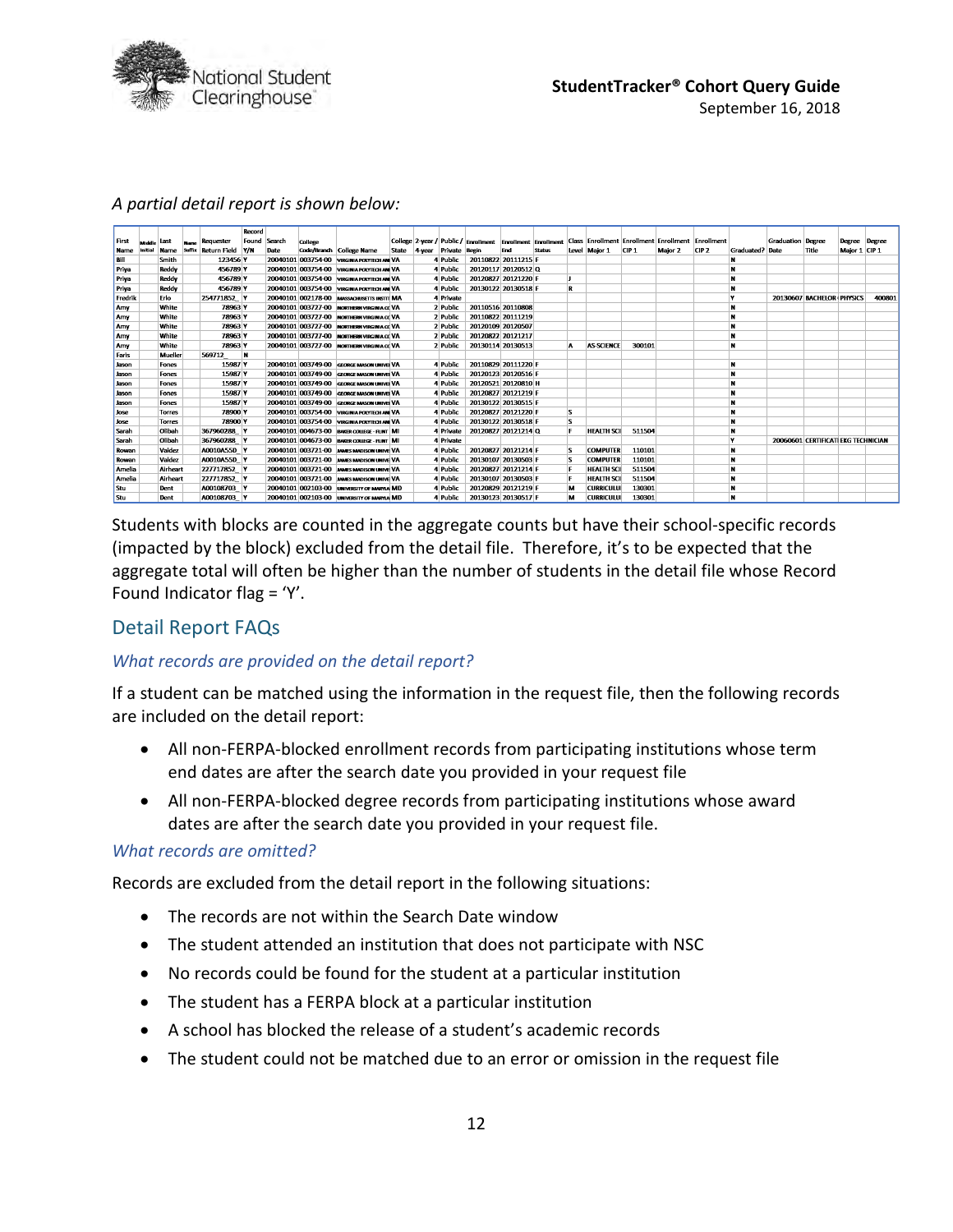

#### *International Students*

- NSC may not be able to report complete information regarding the pathways and completions of international students because:
- They often do not have consistent unique identifiers within one institution or across multiple institutions
- They may not be consistently reported by the institutions they attend.

*What are the enrollment statuses and why are they sometimes missing on the detail report?*

NSC uses the following enrollment statuses:

| F                      | Full-time* status           |  |  |  |  |  |  |
|------------------------|-----------------------------|--|--|--|--|--|--|
| O                      | Three-quarter-time* status  |  |  |  |  |  |  |
| н<br>Half-time* status |                             |  |  |  |  |  |  |
|                        | Less-than-half-time* status |  |  |  |  |  |  |
| W                      | Withdrawn                   |  |  |  |  |  |  |

\* as defined by the institution

Some schools consider enrollment status to be non-directory information, meaning it cannot be shared, therefore, enrollment status for all students at that institution will show as blank.

# <span id="page-13-0"></span>**About the Student Achievement Measure (SAM)**

The Student Achievement Measure (SAM) tracks student movement across postsecondary institutions to provide a more complete picture of undergraduate student progress and completion within the higher education system. SAM is an alternative to the federal graduation rate, which is limited to tracking the completion of first-time, full-time students at one institution.

For institutions of higher education, SAM offers an innovative reporting tool that provides a more comprehensive overview of student outcomes and includes a greater number of students. For policymakers and the public, SAM provides a more complete picture of student progress on the path to a degree or certificate.

SAM is a joint initiative of the six national higher education presidential associations: the American Association of Community Colleges (AACC), the American Association of State Colleges and Universities (AASCU), the American Council on Education (ACE), the Association of American Universities (AAU), the Association of Public and Land-grant Universities (APLU), and the National Association of Independent Colleges and Universities (NAICU). Funding for the initial two years is provided by the Bill & Melinda Gates Foundation, the Carnegie Corporation of New York, AASCU, and APLU.